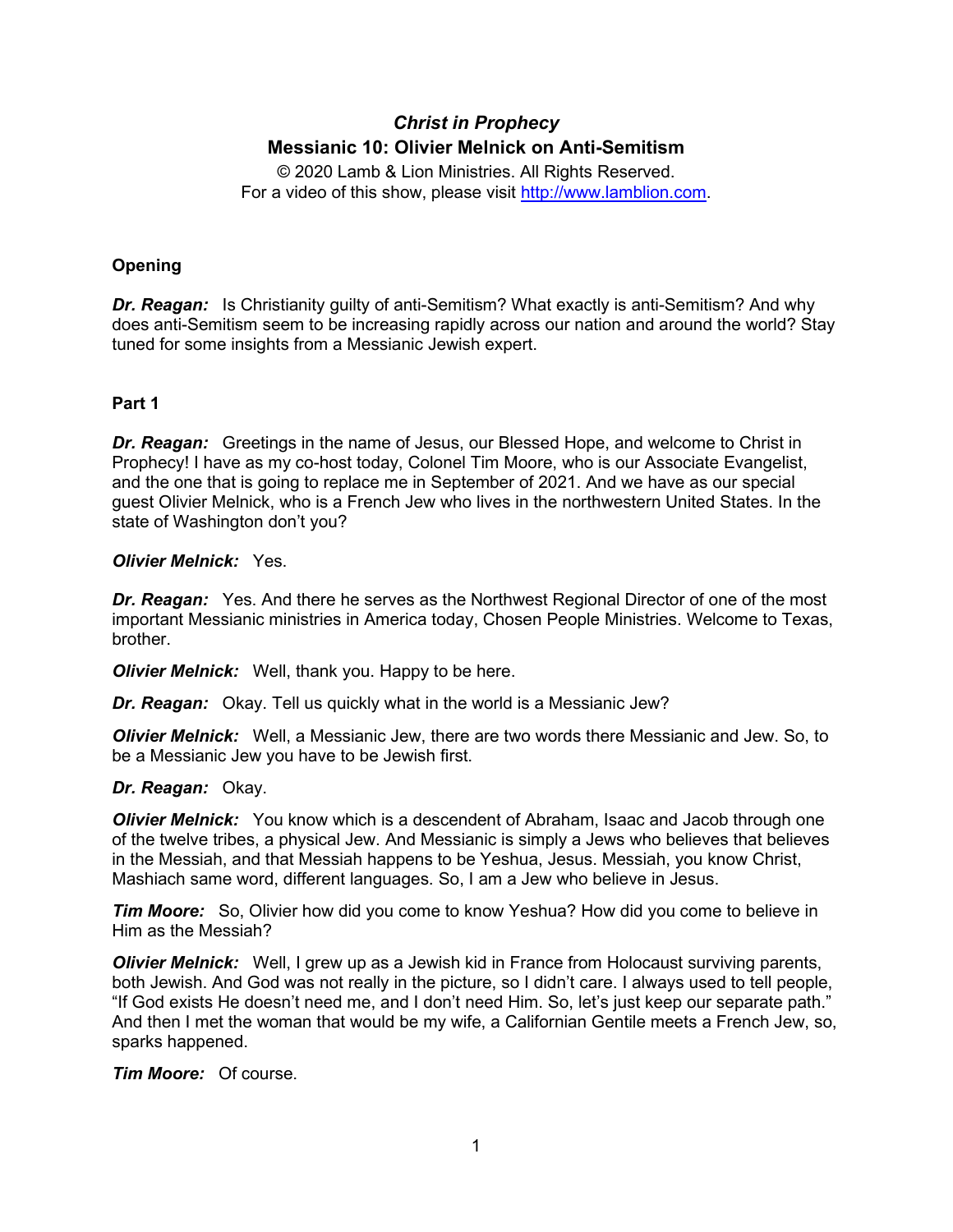*Olivier Melnick:* And she started telling me about Yeshua from the Old Testament, from the prophecies. And I look at this big Bible, you know which I never opened before. I couldn't tell the difference between a Habakkuk or Isaiah. I mean I had no understanding of my Jewish roots, or the Bible.

*Tim Moore:* Really?

*Olivier Melnick:* And the book didn't really impress me. And then she asked for her dad to send more stuff because she was in France at the time with me. And her dad sent this little book called, *The Late Great Planet Earth*.

*Dr. Reagan:* Ah.

*Olivier Melnick:* Remember that book?

*Tim Moore:* Ah, yes I do.

*Olivier Melnick:* And so many people I've met have come to the Lord through that book.

*Dr. Reagan:* Yes, that's right.

*Olivier Melnick:* And I started reading the book on my way to work everyday in Paris on the subway, missed my stop two or three times. I got to the Rapture, and I panicked. I'm going, wait a minute, there they go, and here we stay.

### *Tim Moore:* Yes.

*Olivier Melnick:* If this is true. So, I went home, and I said, "Ellen is this true that there is going to be?" She said, "That is exactly why I want you to come to your Messiah because I don't want to be separated from you." And I had asked her to marry me. She said, "I cannot marry you unless we believe the same."

*Tim Moore:* There's some pressure.

*Olivier Melnick:* So, yeah.

*Dr. Reagan:* Sounds like you've got quite a wife.

*Olivier Melnick:* Ah, 36 years now.

*Dr. Reagan:* Well, praise the Lord for that.

*Olivier Melnick:* So, that's how I got--I read the book and I got scared, and then she led me to the Lord at that point because I didn't want to be separated from her and wanted to be part of the Rapture. So, I hope I get to experience the Rapture. If I don't, if I pass before, but I would like to.

*Tim Moore:* So, you're understanding that Yeshua was Jewish, but obviously the Messiah the had already come and He is coming again.

*Olivier Melnick:* Absolutely. And the more you look at the Old Testament prophecies there is no other person that can fulfil a fraction of those. It has to be Him.

*Tim Moore:* Yes, sir, we obviously agree. Well, you are considered to be an expert on anti-Semitism which is coming around again in new forms, and your latest book is on that subject. It is titled as we can see, "End Times Anti-Semitism" and there's a new subtitle, "A Chapter in the Longest Hatred"--"A New Chapter in the Longest Hatred." So, how do you Olivier define anti-Semitism?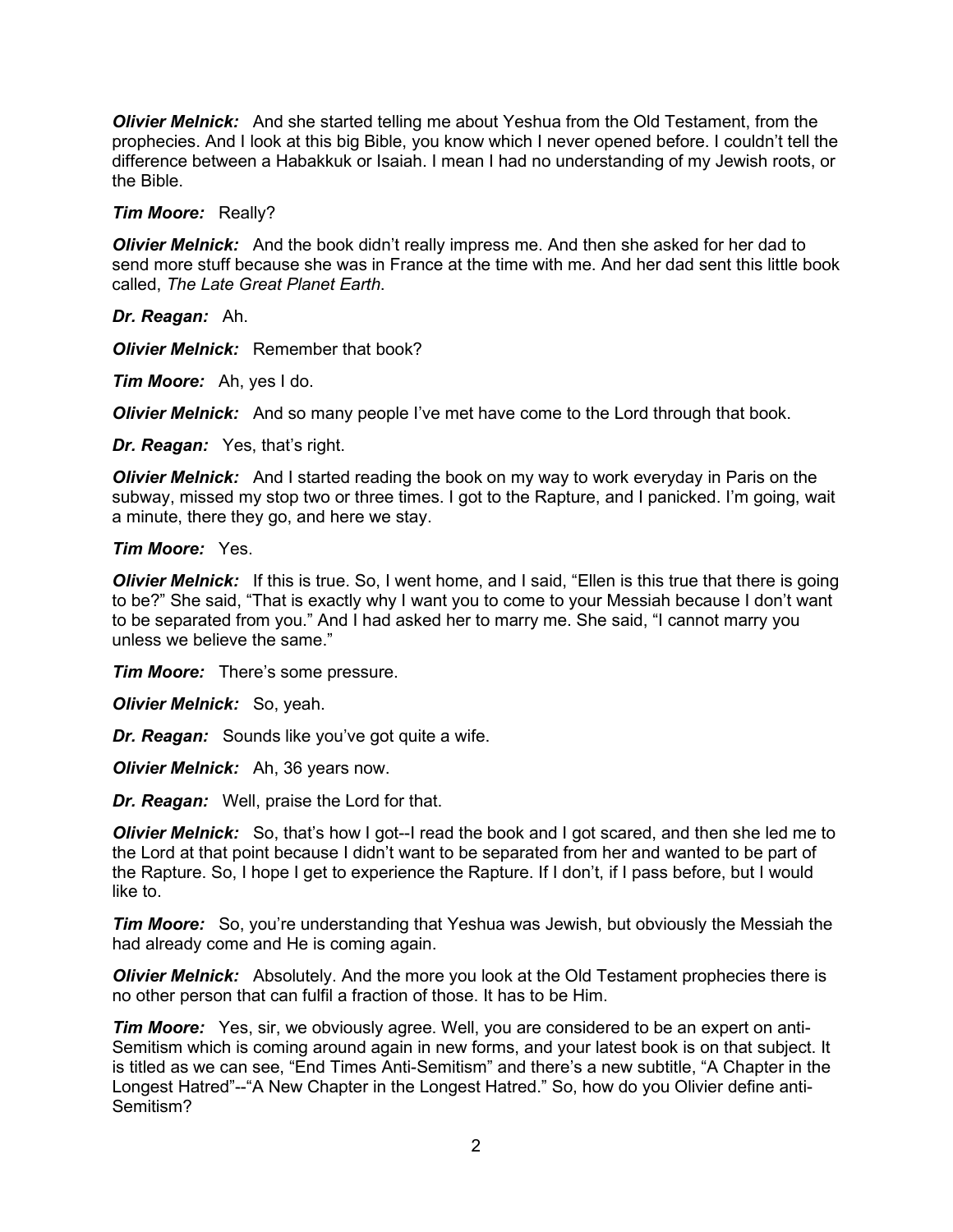*Olivier Melnick:* Anti-Semitism there are many ways to define it, but the way I look at is it the hatred, it is the irrational hatred of the Jewish people characterized by thoughts, words, and or deeds, or any of the three combined. And I think the word that I keep emphasizing more and more in the last maybe 10 years is irrational.

*Dr. Reagan:* Well, yeah, I think that is a beautiful definition, and I would seize on that because there are people in the world who hate Jews who have never met a Jew.

*Olivier Melnick:* Yes.

*Tim Moore:* Absolutely.

*Dr. Reagan:* A few years ago in Japan of the top ten best-selling books in Japan five of them were blaming every problem in Japan on Jews. And you can count the number of Jews in Japan on one hand.

*Olivier Melnick:* Yeah, absolutely.

*Dr. Reagan:* It is irrational hatred.

*Tim Moore:* Very irrational.

*Olivier Melnick:* It's irrational.

**Dr. Reagan:** Ok, I would like to follow up on that by saying the subtitle of your book "End Time Semitism" the subtitle is "A New Chapter in the Longest Hatred." And in the book you differentiate between what you call classical anti-Semitism and what you refer to as end time anti-Semitism. What is the difference between the two?

*Olivier Melnick:* Well, classical anti-Semitism you could say that it is the anti-Semitism what we can study from basically the biblical record all the way to the Holocaust.

#### *Dr. Reagan:* Okay.

*Olivier Melnick:* Okay. That's historical anti-Semitism. The apex of it was the Holocaust with the racial anti-Semitism; Jews are a subhuman race of vermin that we need to destroy. Then for about 20 years there was some kind of respite, there was a time where people thought it was gone, anti-Semitism stopped existing, except it was just swept under the carpet. And in the 60's about 20 years or so after the end of the war we start seeing this shift in the world where in the Middle East the victims become the perpetrators and the perpetrators became the victim. And we saw the birth of this new anti-Semitism. It was no longer racial because there was not really cool to say, "Well, the Jews are a subhuman race." We don't say that anymore so now we say, "We are anti-Zionists, or we are anti-Israel, but not anti-Jews." So, that was the beginning of it. And people have seen it. That was the topic of my first book that came on out in '07 "New Anti-Semitism." But end time anti-Semitism I see as a morphing of the Historical anti-Semitism and the new anti-Semitism; where now for the last 5-7 years we have seen Jews being killed now. They fear for their lives. In France alone 10% of the Jewish population has emigrated to Israel in the last ten years.

*Dr. Reagan:* Mainly out of fear.

*Olivier Melnick:* Out of fear because of anti-Semitism. Absolutely.

*Dr. Reagan:* What are some manifestations of this end time anti-Semitism beside an increase in violence, for example the Boycott Movement.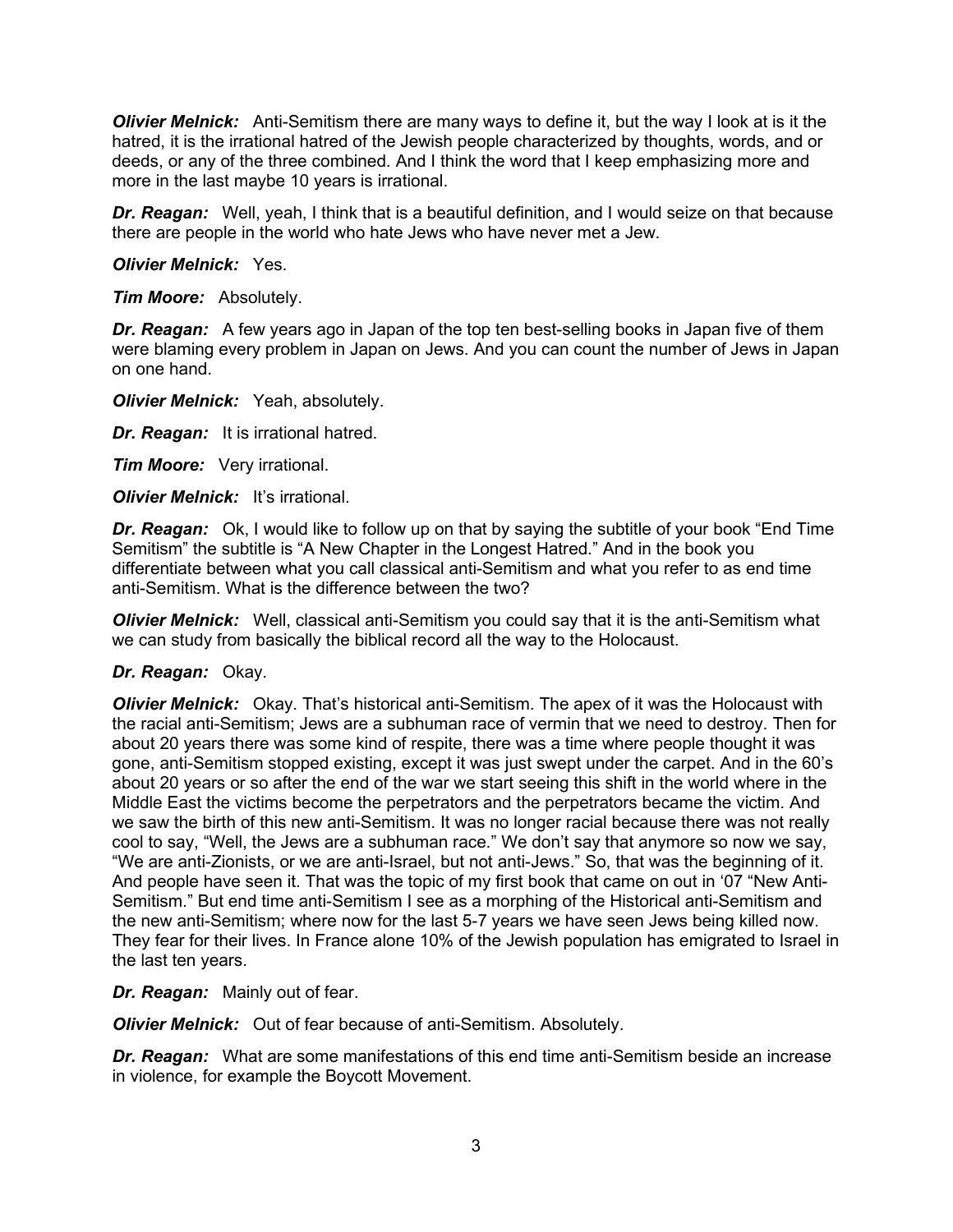*Olivier Melnick:* Well, the BDS Movement, the Boycott, Divestment, Sanctions Movement, I compare to what happened in November of 1938, the night of the  $9<sup>th</sup>$ -10<sup>th</sup> of November 1938, Kristallnacht, the Night of Broken Glass. There are a lot of parallels on that. It's basically a movement that is promoting the boycott of anything Jewish, anything from Israel. And again people don't check the facts, they just want to, they think the uneducated masses will think that by boycotting Israel economically and socially, they think that they are going to change things. But the Boycott, Divestment, Sanction Movement simply, and they say it themselves, they want to eradicate Israel, and destroy the Jews.

*Dr. Reagan:* Now, you said they don't check the facts, and I think that is very important because the whole BDS Movement is based upon one fundamental, now there are several things that they argue, but one fundamental one, Israel is an apartheid state.

*Olivier Melnick:* That is correct.

*Dr. Reagan:* And, there is no evidence of apartheid in Israel.

**Olivier Melnick:** No, there is no. Israel is accused of being an apartheid state, and also of doing ethnic cleansing. There are more Arabs today in Israel then there were in 1948 when the state was declared a new nation.

*Tim Moore:* And thriving.

*Olivier Melnick:* And there were less Jews today then before the Holocaust. And it is the other way around.

*Dr. Reagan:* And all of the Muslim countries in the Middle East have expelled their Jews.

*Olivier Melnick:* Right.

*Dr. Reagan:* So, the place where apartheid is being practiced is in the Muslim countries, not in Israel.

*Olivier Melnick:* Tell me what country in the Middle East you can find Christians, Muslims, and Jews living together?

*Dr. Reagan:* Israel.

*Tim Moore:* Israel.

*Olivier Melnick:* That is the only one.

*Tim Moore:* That's exactly right.

*Dr. Reagan:* And a Palestinian living in Israel has the same rights as an Israeli.

*Olivier Melnick:* That is correct.

*Dr. Reagan:* They can get welfare. They can get job placement. They can get medical care. There is no separation in the hospitals, on the public transportation or whatever.

*Tim Moore:* Economically they thrive more in Israel then in any of the surrounding nations.

*Olivier Melnick:* That's right.

*Dr. Reagan:* So, we go back to your word, irrational.

*Tim Moore:* Yes.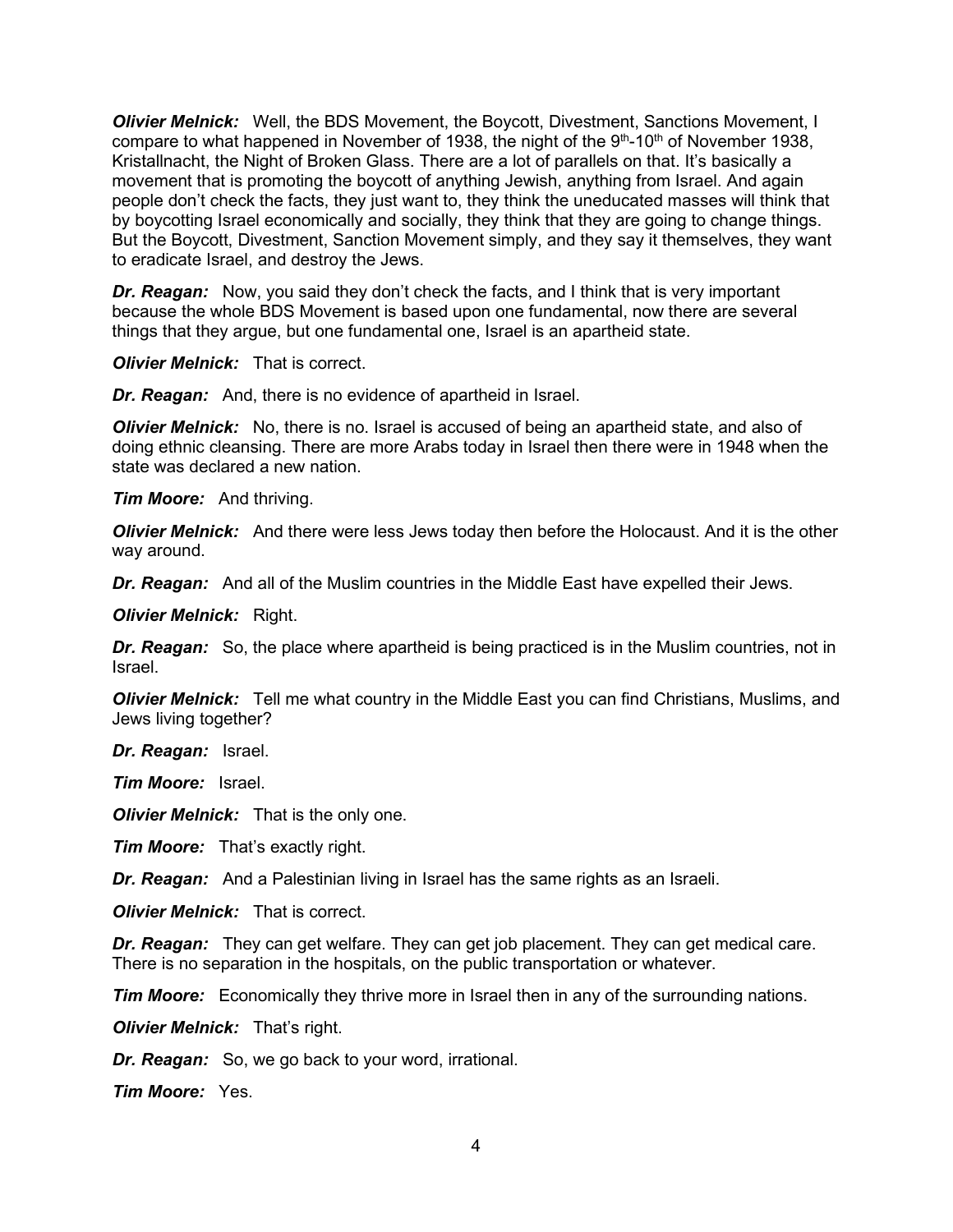### *Dr. Reagan:* It is an irrational thing.

## *Olivier Melnick:* Yes, absolutely.

*Tim Moore:* Olivier I appreciated your treatment of the Dreyfus Affair being from France originally, obviously that was an episode that motivated people like Theodore Herzl to recognize the irrationality of anti-Semitism back over 100 years ago and lead them to aspire to find a homeland for the Jewish people. How do you see God working through even some of the events, and some of the things that we watch happening today as he brings to fruition all the prophecies of scripture relative even to the Jewish people?

*Olivier Melnick:* Well, we need to understand is that you are going back to the word irrational, it is irrational because anti-Semitism comes from Satan.

#### *Tim Moore:* Yes, it does.

*Olivier Melnick:* And because Satan knows what's coming, he knows his career is coming to an end, and he knows he's not going to win. And he knows the Jewish people are key in the return of Yeshua, because He won't return until Israel says, "Baruch haba B'Shem Adonia" Blessed is He who comes in the name of the Lord.

## *Tim Moore:* Yes.

*Olivier Melnick:* So, Satan knows, he's going to do everything he can to stop that. So, right now there are--the whole world, eventually the Bible tells us the whole world is going to turn against Israel, in Zechariah 12.

*Dr. Reagan:* Well, I always teach that anti-Semitism is not only irrational, but it is supernatural because it comes from Satan.

#### *Olivier Melnick:* Right.

*Dr. Reagan:* Satan hates the Jewish people with a passion because they gave the world the Word of God, because they are the chosen people of God, because it was through them that the Messiah came, and because God has promised that a great remnant is going to come to repentance and Satan is determined to destroy the Jewish people so that prophecy cannot be fulfilled.

*Olivier Melnick:* Absolutely. That is the bottom line right there. That's what he's doing right now through all kinds of people groups, like he did during Nazi era, but he is also even using the Church today.

#### *Dr. Reagan:* Yes.

*Olivier Melnick:* Not the whole church but people within the Church who have different views, faulty views, of what the Bible says.

*Tim Moore:* Who have been deceived, quite frankly.

*Olivier Melnick:* Being deceived. And our promoting agendas or supporting agendas like the BDS.

*Dr. Reagan:* We have churches in America who are endorsing the BDS Movement and also withdrawing all of their investments from anything that has to do with Israel. It is incredible what's going on.

#### *Olivier Melnick:* Absolutely.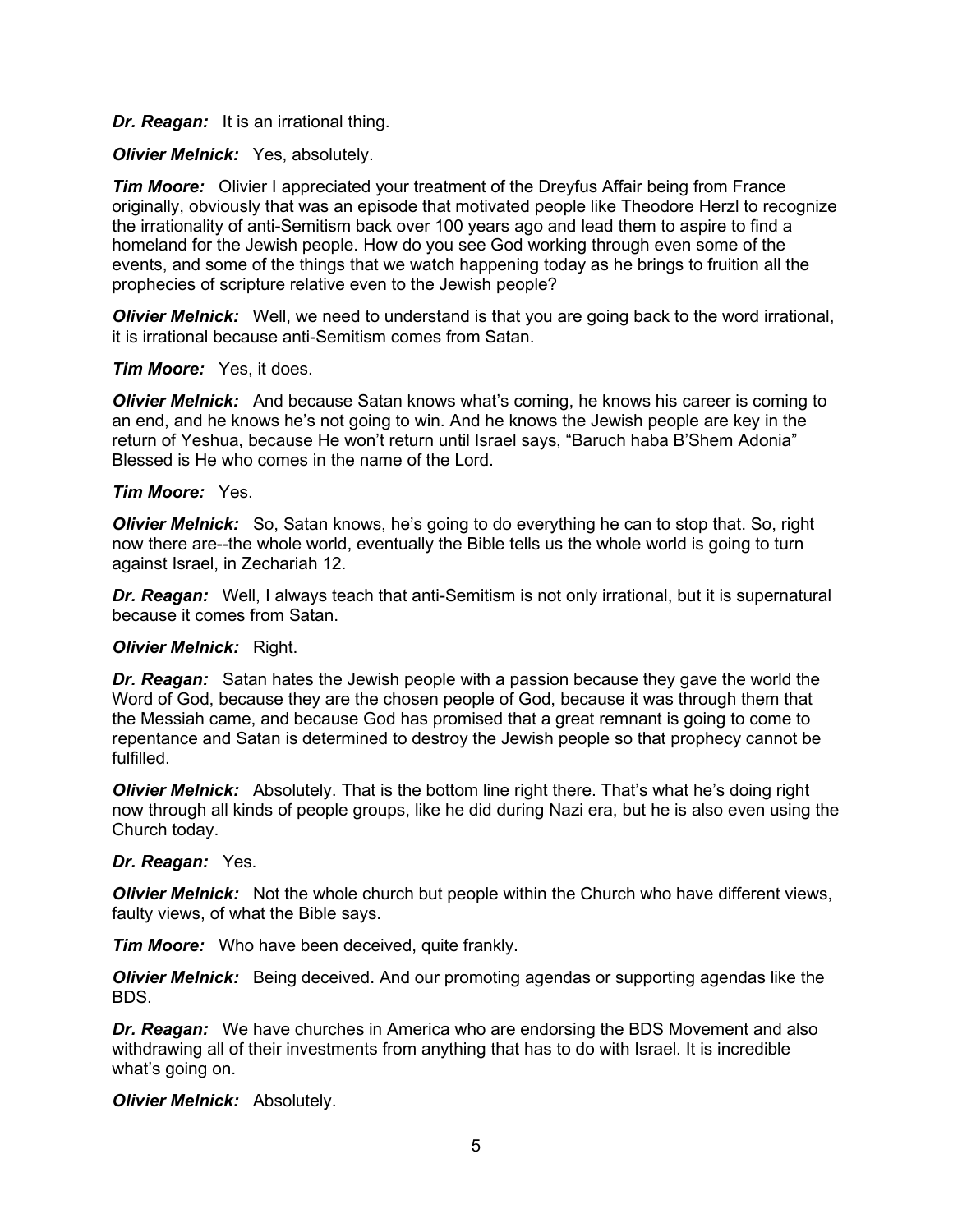*Dr. Reagan:* But, it is a fulfillment of prophecy. It says in the end times all the nations of the world are going to come together against Israel. And it is going to include the United States of America too. Right now, we are a big supporter, but Trump's not going to stay in office forever. And sooner or later we are going to see the other side come in, and they have already made it very clear they are turning against Israel.

# *Tim Moore:* Right.

*Olivier Melnick:* And let me go ahead and say that to the people, "Well, I'm not going to." Well, I tell them listen a nation can be against Israel, it doesn't mean that every single citizen needs to come against Israel.

## *Dr. Reagan:* Absolutely. Right.

*Tim Moore:* It's the policies of that nation. We've seen that already in the past where the United States was very fickle even as an ally toward Israel. And we will turn once again, as Dave says.

## *Olivier Melnick:* Yeah.

*Dr. Reagan:* Well, folks we're going to take a brief break, and when we come back we are going to take a look at the ugly history of Christian anti-Semitism and the basis of it.

## **Part 2**

*Tim Moore:* Welcome back to Christ in Prophecy and our interview with Olivier Melnick about anti-Semitism. Olivier, I've found that most Christians have no idea that for Jewish people the roots of anti-Semitism sometimes come from Christian theology, specifically what is now called Replacement Theology. Can you explain that to us?

*Olivier Melnick:* Well Replacement Theology is plaguing the Church in a very, very bad way. Basically, it is faulty theological approach that claims that all the promises that were made to Israel and the Jewish people in the Tanakh, starting with Genesis 12:3 and forward have now been transferred to the Christians, to the Church. Meaning that everything that God promised that was unconditional, eternal promises to the Jews are now transferred to the Christians. So, to me when I look at this it makes God a covenant breaker and a liar. And if God can break His covenant and lie to Israel on this, then I usually tell people, He can probably also break His covenant with you, and maybe you are not saved by grace, maybe you need to do works now. So, your salvation is not secure. We have to trust that if God gives Israel a covenant, several covenants in the Old Testament, He's not going to come back on His word. So, what is interesting is in Replacement Theology also people usually say the blessings have been transferred to the Christians--

#### *Dr. Reagan:* But not the curses.

*Olivier Melnick:* Curses can stay with Israel. But the blessings are all not coming to the Christians. There is a verse in 1 Corinthians 10:31-32 that says that--it describes three groups of people, the Jews, the Gentiles and the Church of God. And if it describes three groups of people, if the Church has replaced the Jews, there's got to be a distinction there.

*Tim Moore:* I appreciate you saying that in 1 Corinthians, and obviously Paul had much to say about the Jews in Romans as well. So, these are not just promises made in the Old Testament they are reaffirmed in the New Testament.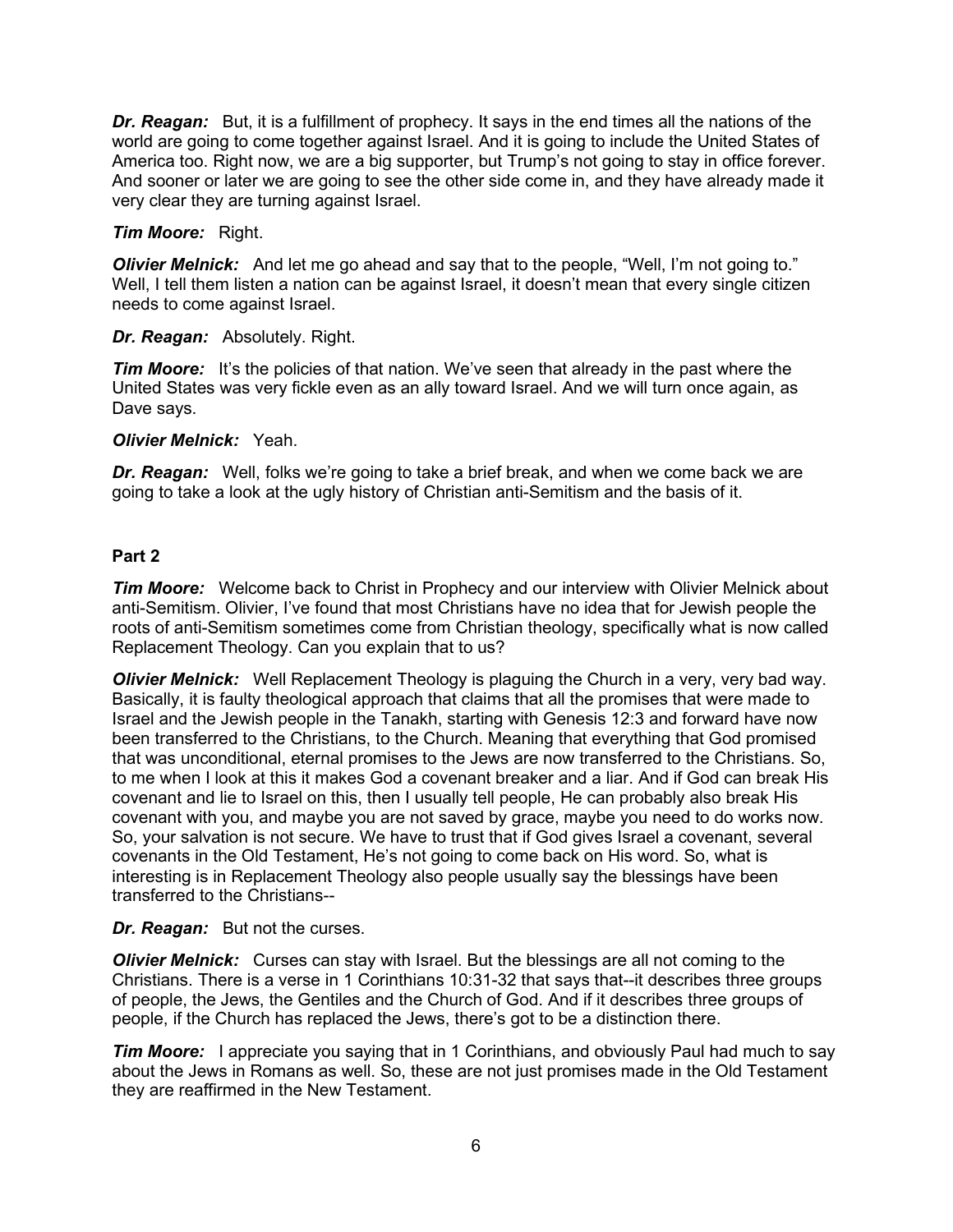*Olivier Melnick:* Right. Right.

*Dr. Reagan:* Now, this is characteristic of both Catholics and Protestants.

*Olivier Melnick:* It's all across. I would say it is all across Christendom.

*Dr. Reagan:* Yeah.

*Olivier Melnick:* Absolutely.

*Dr. Reagan:* It is the majority of Christendom that believes in Replacement Theology.

*Olivier Melnick:* Yes. Yes, I think if you put it under Christendom it's up to almost two-thirds.

*Dr. Reagan:* Now, it started very early in Christian history.

*Olivier Melnick:* Second century.

*Dr. Reagan:* So, kind of give us an overview of that. And tell us why people began to turn against the Jews.

*Olivier Melnick:* Well, early on the early Church Fathers started to, they had a desire to get back into the Word, and study in the original language, so they wanted to learn Hebrew, so they got together with Rabbis who knew Hebrew. And then in that process some of the Church Fathers developed an allegorical approach to Scripture where it could say this to you, something else to me, or tomorrow something else. So, this allegorical approach started to replace, to invite the students of the Word, those Church Fathers, to replace Israel with themselves, and the Church. And then one thing led to another. Originally it was just theological anti-Judaism. No dangers. You know you are the Jews, we are the Christians, let's just keep it separate because we don't think the same way. It was not really--

*Tim Moore:* Kind of benign concept.

*Olivier Melnick:* Right, like I said a theological difference.

#### *Tim Moore:* Yes.

*Olivier Melnick:* But then it continued, and you know human nature, like it or not all of us are sinners, forgiven, saved by grace and redeemed, but we are still in the fallen body so we have the ability to sin and to hate. And so people started to see the Jews being described as rejected by God, so people with no education back then went like, "Well, if they are rejected by God then we should not interact with them, so, then this little bit of animosity started to develop. And then laws in the third and fourth century like the Justinian Code or another one that skips my memory right now, started to be written to separate the Christians from the Jews even further. And then it snowballed into all the things that happened against the Jews in the name of Christ, or in the name of Christianity.

**Dr. Reagan:** And I think the important thing to point out is that as they began to move against the Jews, who were the founders of the Church.

*Olivier Melnick:* Right.

*Dr. Reagan:* They had to justify it. And so, the fundamental justification was the Jews are Christ killers.

**Olivier Melnick:** Christ killers, that's right.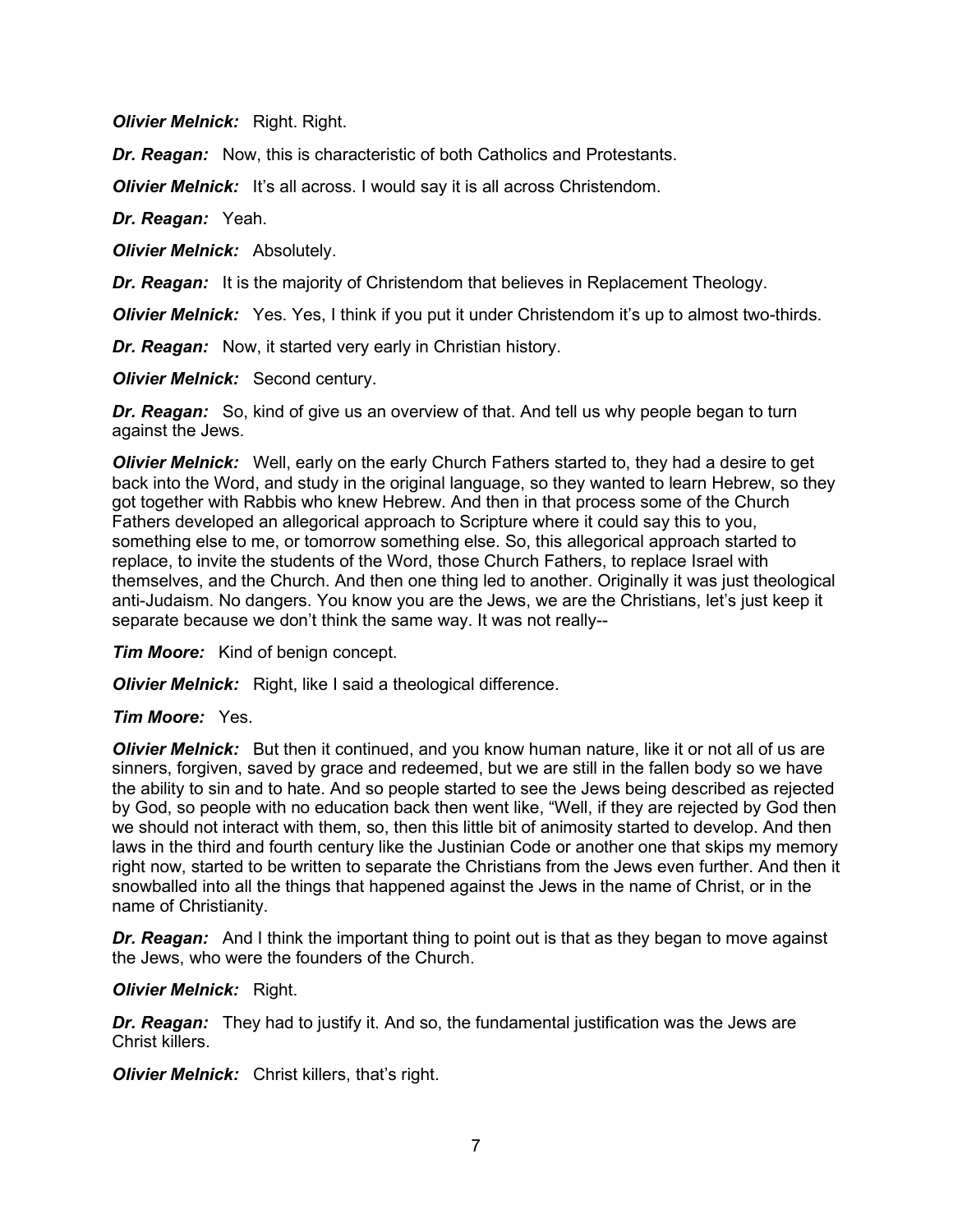*Dr. Reagan:* They're the ones who committed the worst sin of all, the sin of deocide, killing God, and we cannot have anything to do with them. And when they began to introduce that I mean the words they used against the Jews were horrible.

*Tim Moore:* Hatred really took off.

*Olivier Melnick:* You know I am right now I am taking a class for this degree I'm working on, and I have to read a lot of the Church Fathers. And it is a class on the Trinity, but when I read the Church Fathers, and even though what I read is really good, in the back of my mind as a Jew, myself, I can't help but remember that almost every single one that I've read said some really nasty things about the Jews.

*Dr. Reagan:* And the Golden Orator.

*Olivier Melnick:* Chrysostom.

*Dr. Reagan:* Yes.

*Olivier Melnick:* Yes.

*Dr. Reagan:* He preached the most horrible sermons against the Jewish people you ever read in your life. Called them every name in the book.

*Olivier Melnick:* That's right. And then people have no books to read, no education. They look at well if my leader, the bishop or the priest or whatever at the time they were, the Church Fathers if they believed that, they knew the Bible, they must know. They are the authority. So, I have to hate the Jews.

*Dr. Reagan:* Did the Reformation have any impact upon this anti-Semitism?

*Olivier Melnick:* Well, there is a lot of good that came out of the Reformation, we know that. But, Martin Luther also wrote a little pamphlet called, "The Jews and Their Lies."

*Dr. Reagan:* Right at the end of his life.

*Olivier Melnick:* And it's--

*Dr. Reagan:* It's horrible.

*Tim Moore:* It is horrible.

*Olivier Melnick:* It is a terrible book. It is two years before his death I think. And people ask me all the time, "Was he anti-Semitic? Was he old? Did he have Alzheimer's? Was he sick?" I say, "It doesn't matter because it is still in his works." If you go to a library it still exists in the full works of Luther.

**Tim Moore:** And it had great impact not only in that day and age, but play it forward all the way into Germany in the 20<sup>th</sup> Century when they were citing Martin Luther--

*Olivier Melnick:* Hitler.

*Tim Moore:* --as justification for some of the actions of the Nazis.

*Olivier Melnick:* Absolutely, finishing what Luther started.

*Tim Moore:* Exactly.

*Olivier Melnick:* Absolutely.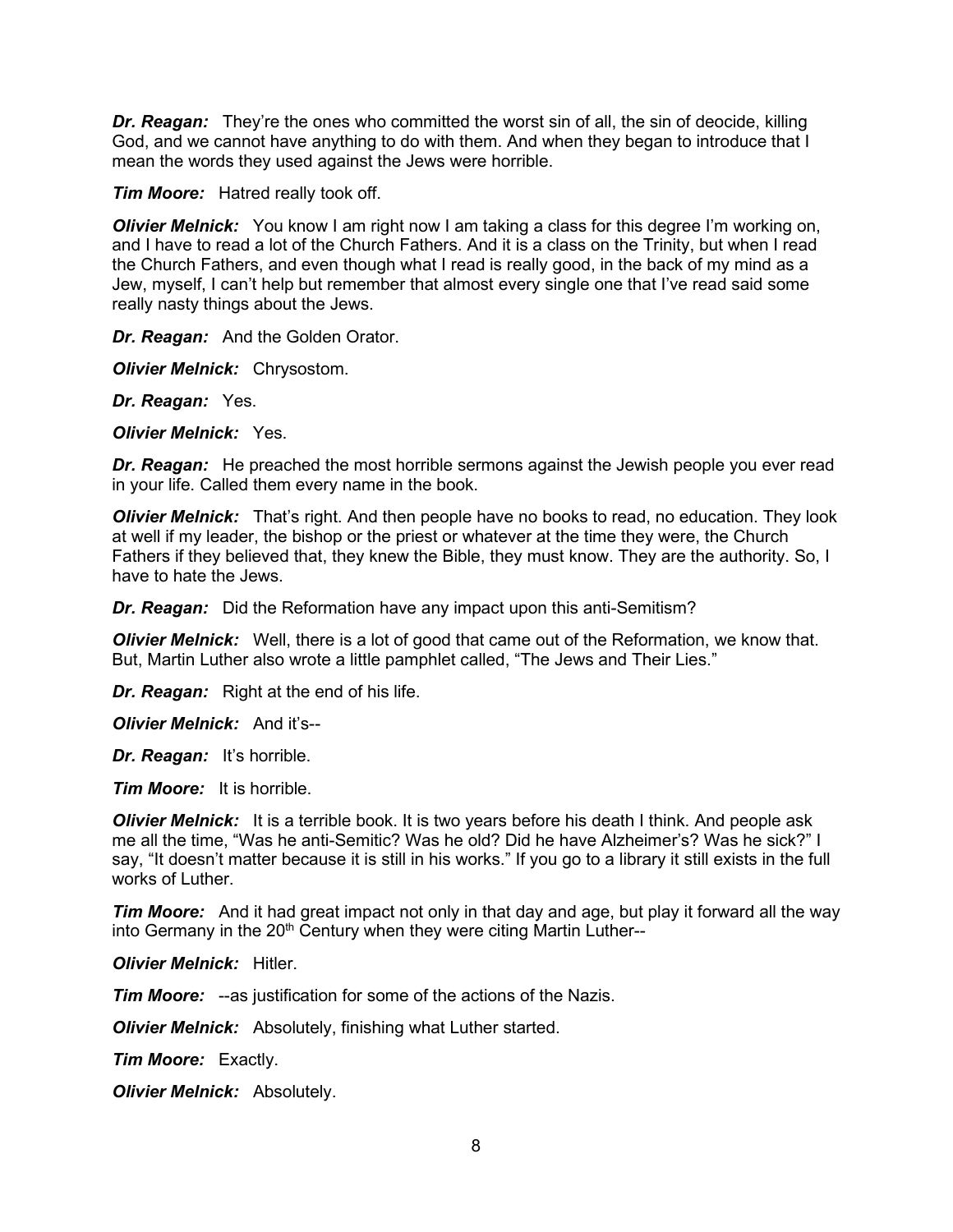*Dr. Reagan:* One of the things interesting about that is early in his career when he first rebelled against the Catholic Church, he wrote a wonderful pamphlet in favor of the Jews, talking about how smart they are.

*Olivier Melnick:* Absolutely.

*Dr. Reagan:* And basically, what he was saying was I don't blame them for rejecting the Gospel because the Gospel has been so terribly perverted by the Church. But he believed that once he gave them the pure Gospel; salvation by grace through faith they would turn. And when they didn't, man did he turn against them. He gave a blueprint for the Holocaust.

*Olivier Melnick:* Yes, he did.

*Dr. Reagan:* He said, "You know, confiscate their Torah scrolls, confiscate their money"

*Olivier Melnick:* Burn it.

*Dr. Reagan:* "Put them into forced labor."

*Tim Moore:* Ghettos.

*Olivier Melnick:* Forbid them to go on the roads.

*Dr. Reagan:* Yes.

*Olivier Melnick:* Forbid the Rabbis from teaching.

*Dr. Reagan:* And Hitler quoted it in "Mein Kampf" and said he was one of the persons he most admired. And at the trials at the end of World War II the Nuremberg Trials they stood up, the Nazi criminals, and said, "All we did was what Martin Luther said."

*Tim Moore:* I think that's--

*Olivier Melnick:* And then you, I'm sorry.

*Tim Moore:* Go ahead.

*Olivier Melnick:* Then you wonder why Jewish people today say the Holocaust was a Christian act.

#### *Dr. Reagan:* Yes.

*Olivier Melnick:* It's because if you connect the two, even though really true believers, true followers of Yeshua would never think that, would never do that, if you read your Bible and you really believe it. But if you connect the two, you are like if Hitler is taking his lead from Luther who is the big reformer, the father of modern Christianity so to speak.

*Dr. Reagan:* That's right.

*Tim Moore:* Protestantism, yes.

*Olivier Melnick:* Then Christians are responsible. And then people ask me all the time, "Why are Jewish people so Gospel resistant?" Well, read my book.

*Tim Moore:* I think Luther himself provides a cautionary tale because he had a lot of good things to say.

*Olivier Melnick:* Yes.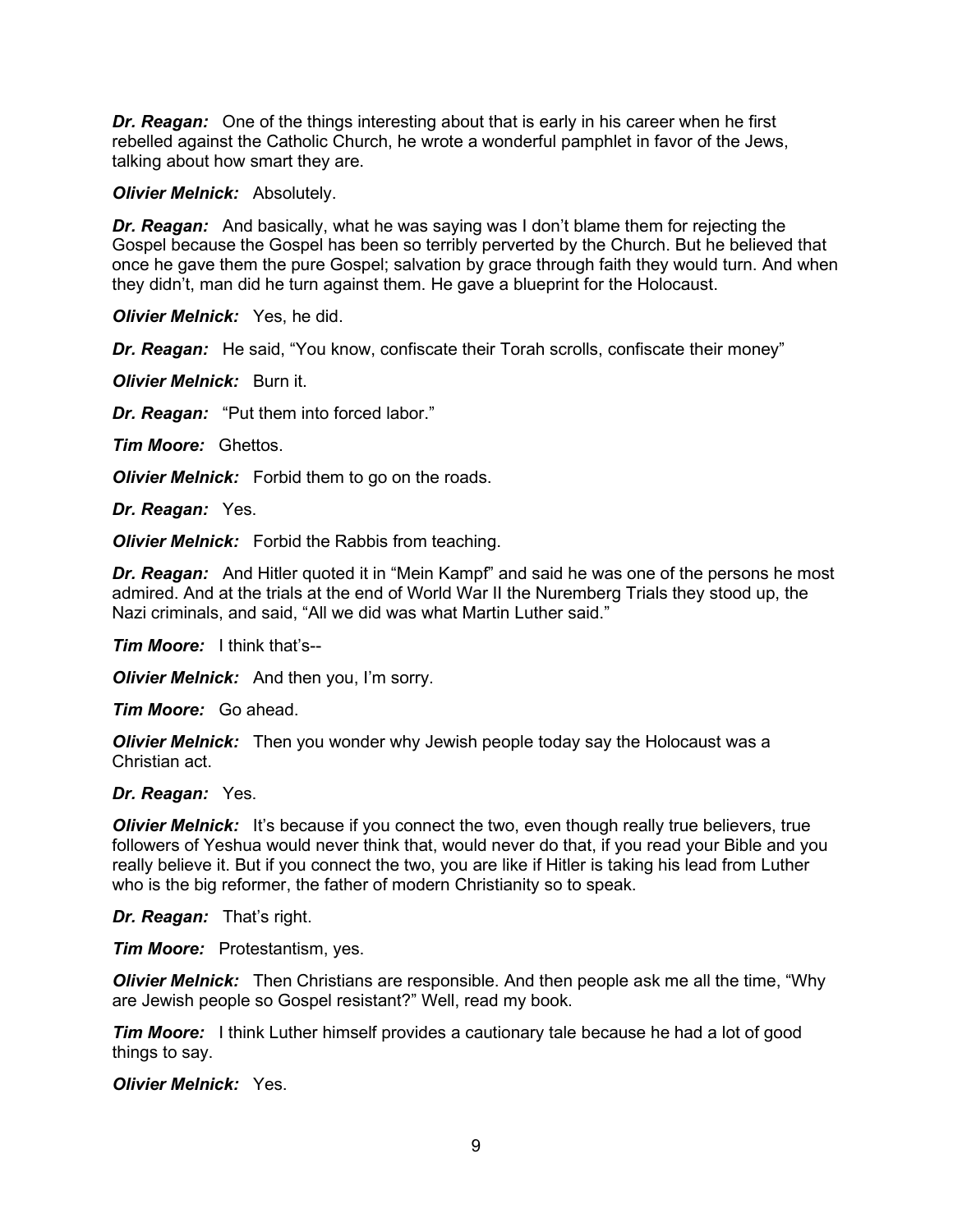*Tim Moore:* He obviously reformed the Church, and Protestants follow in his footsteps in terms of trying to go back to faith alone, Scripture alone, and all the other solas, but Luther was deceived when it came to the Jews toward the end of his life. And today we have people who have good doctrine in so many areas, and yet they allow themselves to be deceived. And I use that phrase intentionally because we have to be very cautious not to follow after false teachings, especially as they would be satanically inspired to come against the Jewish people.

*Dr. Reagan:* When people tell me that, when an anti-Semite, and I've had this happen tell me, "Well, the Jews killed Jesus." I always refer them to Acts 4:27 which tells us who killed Jesus. "Truly in this city, Jerusalem, there were gathered together against thy holy servant Jesus whom thou didst anoint Herod, Pontius Pilot, the Gentiles and the people of Israel," and a fifth, you and me, because Jesus died for us all. My sins were responsible for His death.

## *Olivier Melnick:* Absolutely.

# *Dr. Reagan:* Not just the Jewish people.

*Olivier Melnick:* No. No, but it continues to this day, you know that is the biggest accusation we have, of course that is one of many. We are also accused of poisoning the wells of Europe with the Black Plague.

## *Dr. Reagan:* Oh, yeah.

*Olivier Melnick:* You know the Crusades, you now the Christian Crusades was very detrimental, very, very lethal to the Jews.

**Tim Moore:** Yeah, when we go to Israel, I take people to one of the great Crusader forts there at Acco and I tell them the Crusaders came to free the Holy Land, but as well as coming against Muslims who had occupied the Holy Land, they were absolutely determined to kill and destroy Jewish communities throughout Israel even then, that were remaining after the Diaspora.

# *Olivier Melnick:* Right.

*Dr. Reagan:* You know one time I went to the theological seminary that is at TCU, Texas Christian University, in Fort Worth. I went over there and I took a look at the many, many volumes, like that of books that they had where preachers preached all the way through the Bible from Genesis 1 to the last verse. And you know what I discovered? That about 80% of them did not preach on Romans 9-11. When they go there they'd say, "Now, Romans 9-11 is an irrelevant parenthesis and skip." Because Romans 9-11 says God loves the Jewish people. He still loves the Jewish people. He has a purpose for the Jewish people. In chapter 11 Paul begins, "Has God rejected His people? He has not has He?" And the Church says, "Yes." And he says, "No." I mean it is just as clear as it can be. For 2,000 years the Church has said, "Yes, He has rejected."

*Olivier Melnick:* Unless we look at those verses, "He has not rejected His people, because we are His people now." Don't get me started.

*Dr. Reagan:* And He is a covenant keeping God.

*Olivier Melnick:* That's right. That's right, that hasn't changed. There is a great future for Israel.

*Dr. Reagan:* Tell us about your ministry that you serve.

*Olivier Melnick:* Chosen People Ministries believe it or not this year we are celebrating 125 year anniversary.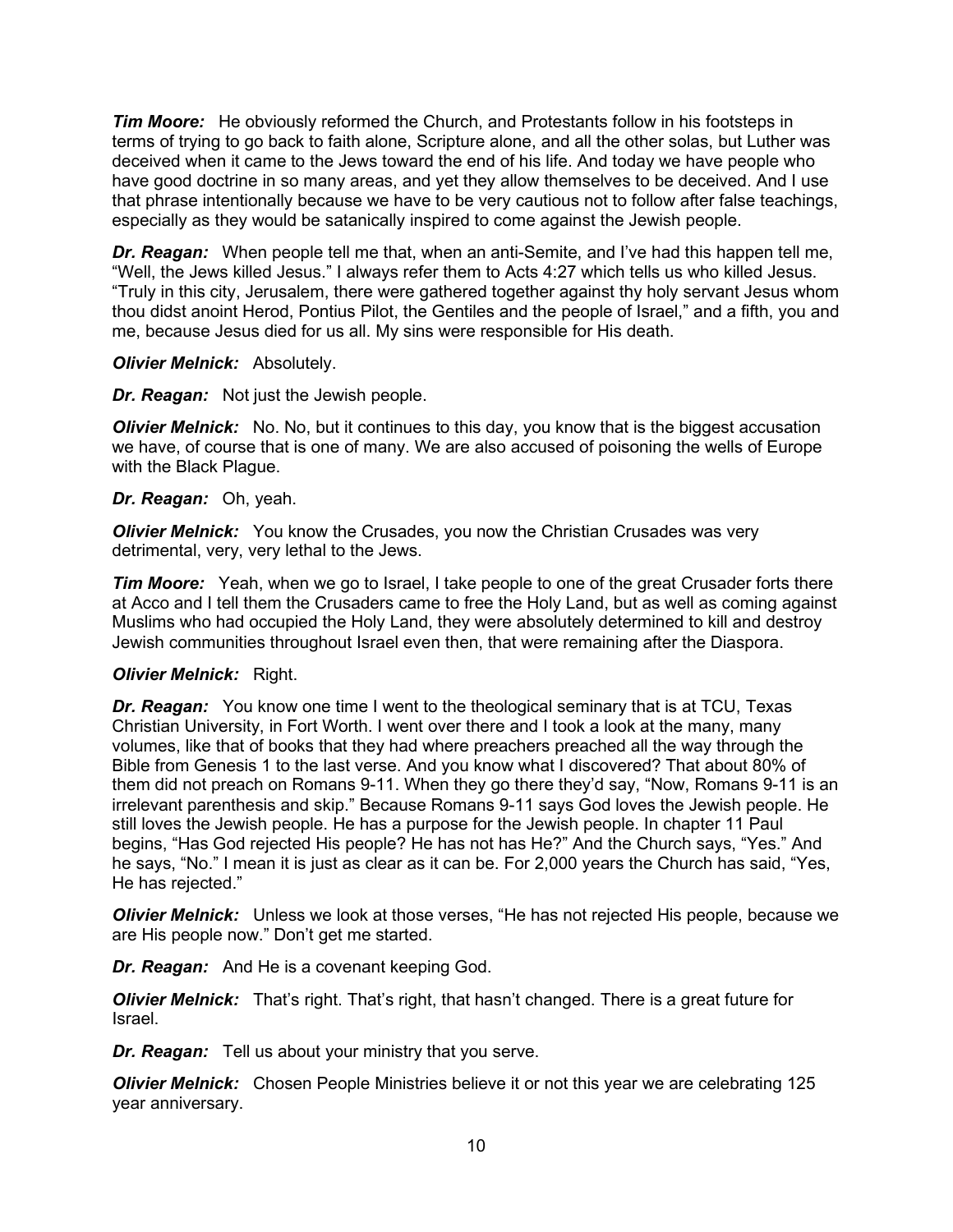*Dr. Reagan:* Is that right?

*Olivier Melnick:* Yes, and I'm not the founder.

*Tim Moore:* That is good to know.

*Olivier Melnick:* Yes, but, yes 125 years we are in I believe now in 19 countries, wherever there is a Jewish community we will have a presence; either a congregation or a center, or a branch or some sort of presence to reach out with the Gospel of Yeshua to the Jewish community. We do one-on-one visitation. We do festivals. We do conferences. We even, we still do street evangelism, although this is kind of dwindling down. A lot of it is on the internet now.

*Dr. Reagan:* I was going ask you, do you share the Gospel with these people?

*Tim Moore:* Are you seeing a response that is upticking in recent years?

*Olivier Melnick:* We are seeing a response, we have seen a tremendous response in the last almost 10 years now with our web campaign. We have this web campaign ifoundshalom.com, where we have testimonies of Jewish believers, myself and probably at least another 100, five to eight minute testimonies. And they are all Jewish believers from all over the world.

*Dr. Reagan:* What is the website?

*Olivier Melnick:* Ifoundshalom.com

*Dr. Reagan:* Shalom, peace, Ifoundshalom.com. And where would they go to find the ministry that you serve?

*Olivier Melnick:* chosenpeopleministries.com

*Dr. Reagan:* Yes, and they have a wonderful publication they put out.

*Olivier Melnick:* Yes. Yes.

*Dr. Reagan:* It is really, really great.

*Tim Moore:* Olivier when I hear you talk, and reading your book, and just seeing the passion that you bring toward proclaiming the Gospel to Jewish people, and Gentiles alike, and advising us not to buy into the deception. I'm reminded of what Zechariah promised in the end times. Of course, we know that the Jewish people would continue to be blessed not because they deserved it anymore than I deserve it, but they would receive a blessing from God, and they would reclaim their land, and be back in the city of Jerusalem. And then Zechariah says this in chapter 8:23, he says, "Thus say the Lord of host, 'In those days ten men from all those nations will grasp the garment of a Jew saying, 'Let us go with you for we have heard that God is with you.'"

*Dr. Reagan:* Hallelujah. I can hardly wait.

*Tim Moore:* Hallelujah. I'm going to hold on tight and follow after.

*Dr. Reagan:* Yeah, Yeshua is just going to turn the world upside down one day.

*Olivier Melnick:* That's right, and that means that at some point the remnant, of the Jewish people at the time are all going to become believers.

*Tim Moore:* Amen.

*Olivier Melnick:* They're all going call God their God.